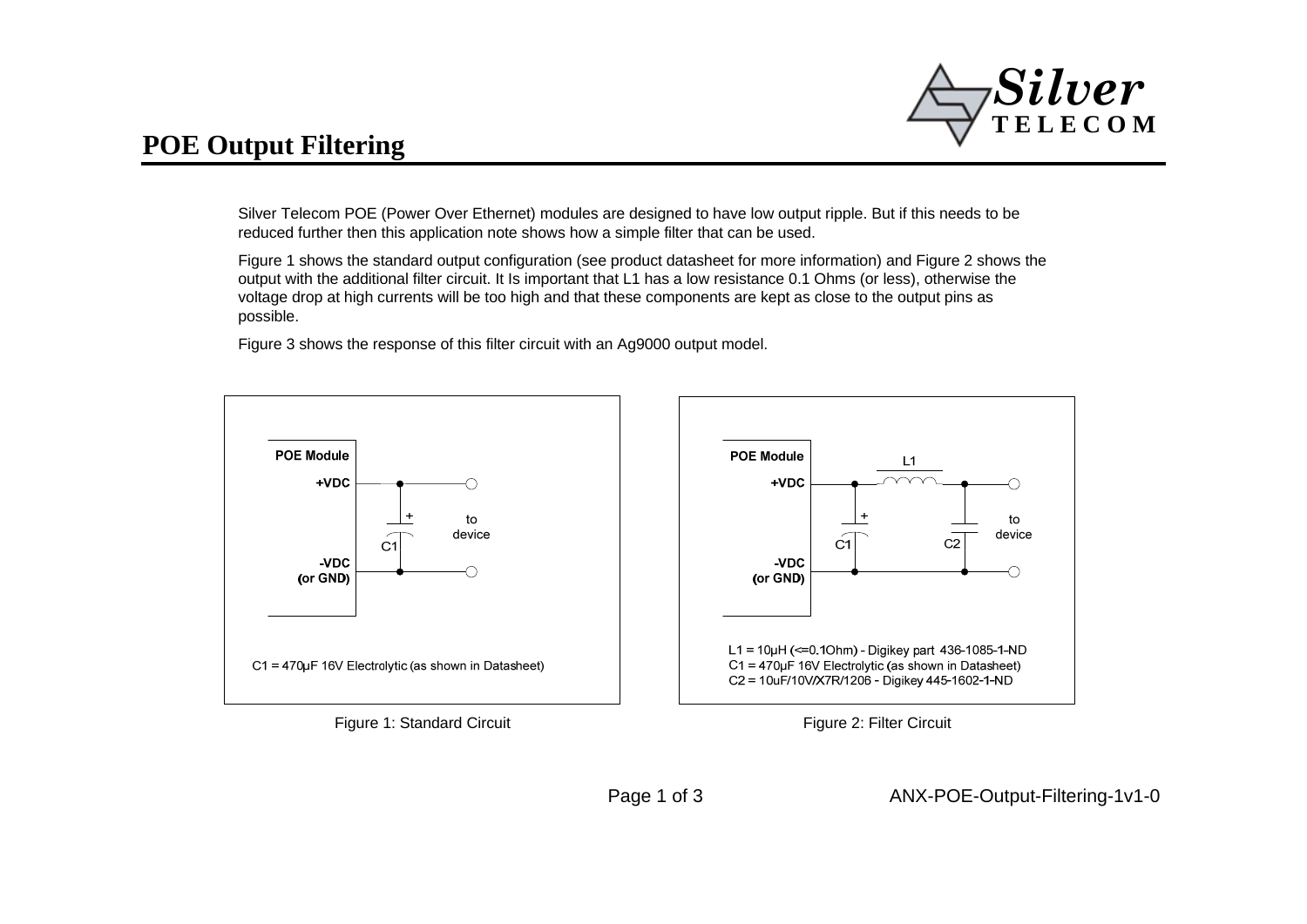

## **POE Output Filtering**



Figure 3: Filter response (using an Ag9000 output model)

Page 2 of 3

ANX-POE-Output-Filtering-1v1-0